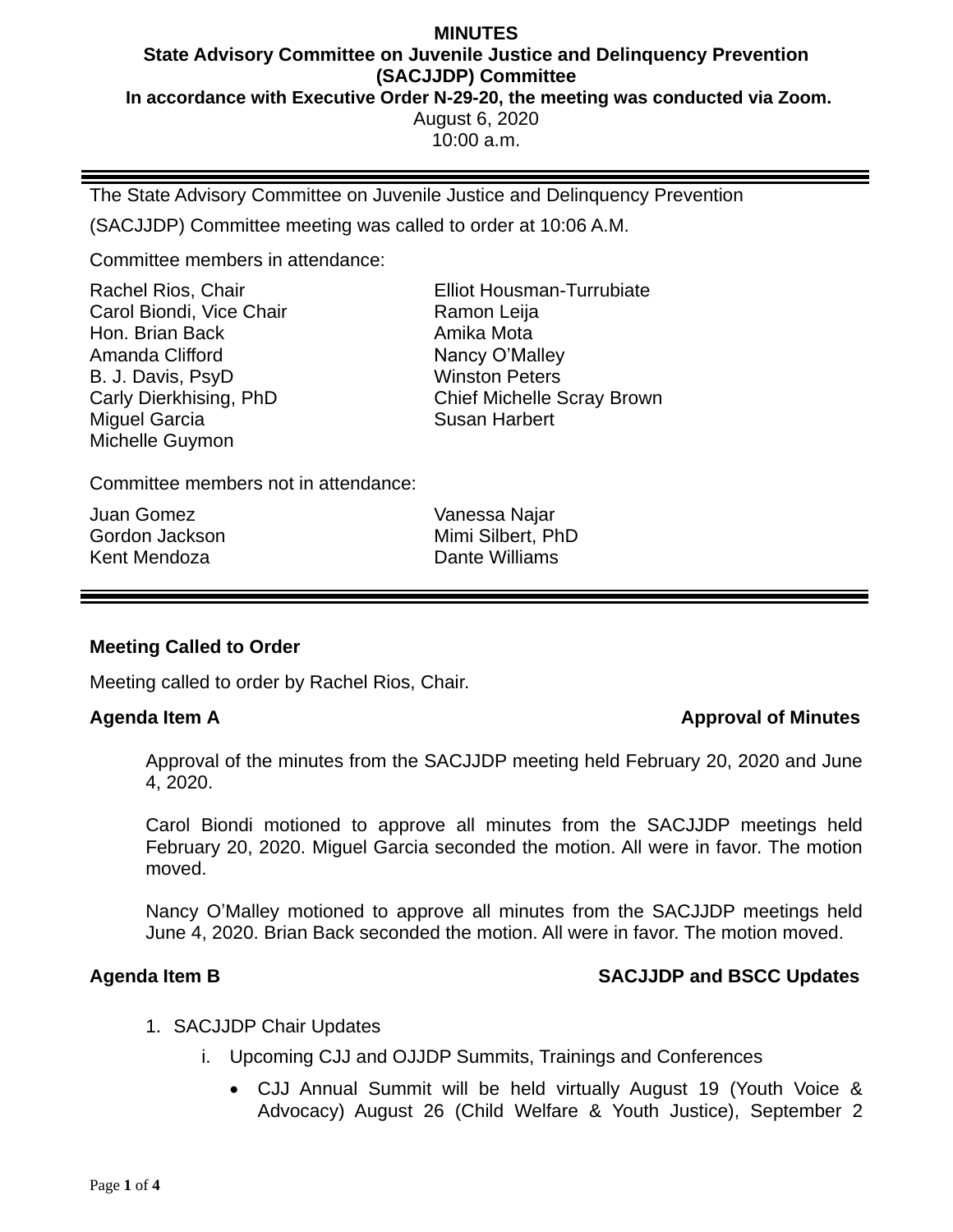(Sentencing Reform) and September 9 (Mentoring & Reentry). This event is free and open to anyone under the age of 28 years old.

- 2020 OJJDP National Training will be held October 6-8, 2020.
- 2020 CJJ Virtual Annual Conference, Hill Day & Council of SAG's Meeting will be held November 18-20, 2020.
- ii. SACJJDP Statement

Dr. Carly Dierkhising is currently serving as the group lead. Amika Mota and Nancy O'Malley requested to be added to the work group. The statement will address recommendations to the Governor surrounding Juvenile Justice including statistics.

iii. R.E.D. Update

Moisés Próspero, Ph.D. is a consultant with OJJDP's Center for Coordinated Assistance to States (CCAS). Dr. Próspero will assist the committee in the development of the R.E.D. Scope of Work. Dr. Carly Dierkhising, Dr. B.J. Davis and Elliott Housman-Turrubiate have also been added to the R.E.D Subcommittee. SACJJDP members interested in serving on the R.E.D. Subcommittee are encouraged to submit their recommendations to the Chair.

iv. SACJJDP Membership

Members discussed the need to review the current committee membership to ensure inclusiveness and participation. Youth to adult ratio needs to be maintained. The committee would like a person from law enforcement to be included.

- 2. BSCC Updates presented by Ricardo Goodridge, Deputy Director, CPGP.
	- i. Information provided regarding the current funding availability including funds for COVID-19 efforts.
	- ii. Upcoming Board Meetings are scheduled for September 10, 2020 and November 19,2020
	- iii. No new definitive information available regarding the CDCR Division of Juvenile Justice realignment. A hearing was held that conflicted with the date and time of the August 6, 2020 SACJJDP meeting. Information regarding the meeting can be found at the following links:

[https://abgt.assembly.ca.gov/sites/abgt.assembly.ca.gov/files/August%20](https://abgt.assembly.ca.gov/sites/abgt.assembly.ca.gov/files/August%206%20-%20Sub.%205%20DJJ%20info%20hearing%20Agenda.pdf) [6%20-%20Sub.%205%20DJJ%20info%20hearing%20Agenda.pdf](https://abgt.assembly.ca.gov/sites/abgt.assembly.ca.gov/files/August%206%20-%20Sub.%205%20DJJ%20info%20hearing%20Agenda.pdf)

[https://abgt.assembly.ca.gov/sites/abgt.assembly.ca.gov/files/August%20](https://abgt.assembly.ca.gov/sites/abgt.assembly.ca.gov/files/August%206%20-%20Attachement%2C%20DJJ%20comparison%20table.pdf) [6%20-%20Attachement%2C%20DJJ%20comparison%20table.pdf](https://abgt.assembly.ca.gov/sites/abgt.assembly.ca.gov/files/August%206%20-%20Attachement%2C%20DJJ%20comparison%20table.pdf)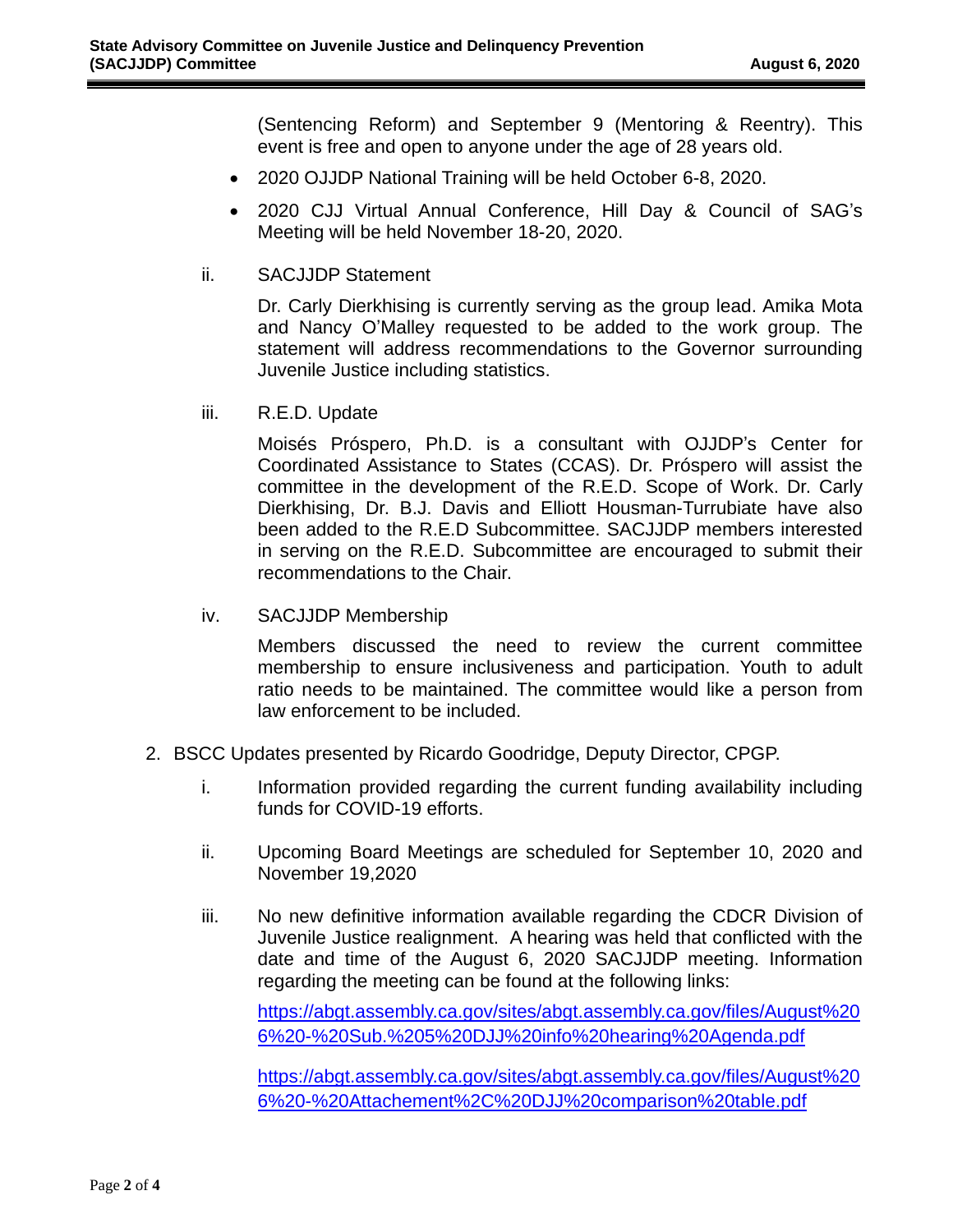The hearing was scheduled to discuss a Juvenile Justice Realignment Proposal. The proposal would create an Office of Youth Justice (OYJ) within the Department of Health and Human Services. Of note, BSCC juvenile justice duties would be transferred to OYJ by 2025.

iv. On the BSCC website, a link is available to direct the public to a COVID-19 dashboard. Information is provided by the counties This includes a Facility population and number positive. The direct link to the dashboard can be found at:

[https://public.tableau.com/profile/kstevens#!/vizhome/BSCCCOVID-](https://public.tableau.com/profile/kstevens#!/vizhome/BSCCCOVID-19inDetentionFacilitiesDashboard/Instructions)[19inDetentionFacilitiesDashboard/Instructions](https://public.tableau.com/profile/kstevens#!/vizhome/BSCCCOVID-19inDetentionFacilitiesDashboard/Instructions)

# **Agenda Item C Discussion on the Title II 3-Year Plan**

- 1. Timeline: BSCC Field Representative Timothy Polasik provided an overview of the Strategic plan timeline. Key items include:
	- September 17, 2020 Approve the Compliance Monitoring Plan
	- October 29, 2020 State Plan Review
	- October 30, 2020 Compliance Monitoring Plan Due to OJJDP
	- January 2021 SACJJDP Approval of the 3-Year Plan
	- February 2021 Board Approval of the 3-Year Plan
	- February 28, 2021 3-Year State Plan and R.E.D. Plan due to OJJDP
- 2. Strategic Planning: The SACJJDP would like to ensure the narrative and tone of the 3-year state plan emphasizes working with community-based organizations. Members suggested including the following activities to inform the committee in developing the goals and objectives of the 3-Year State Plan:
	- Public Listening Session
	- Youth Engagement
	- SACJJDP Working Groups
	- Adding a November 5 or 12, 2020 SACJJDP meeting.

**Agenda Item D Public Comment**

No public comment

# **Agenda Item E Adjourn**

Meeting adjourned at 12:10 pm

# **BSCC Staff Attendance Roster**

Ricardo Goodridge, Deputy Director, CPGP